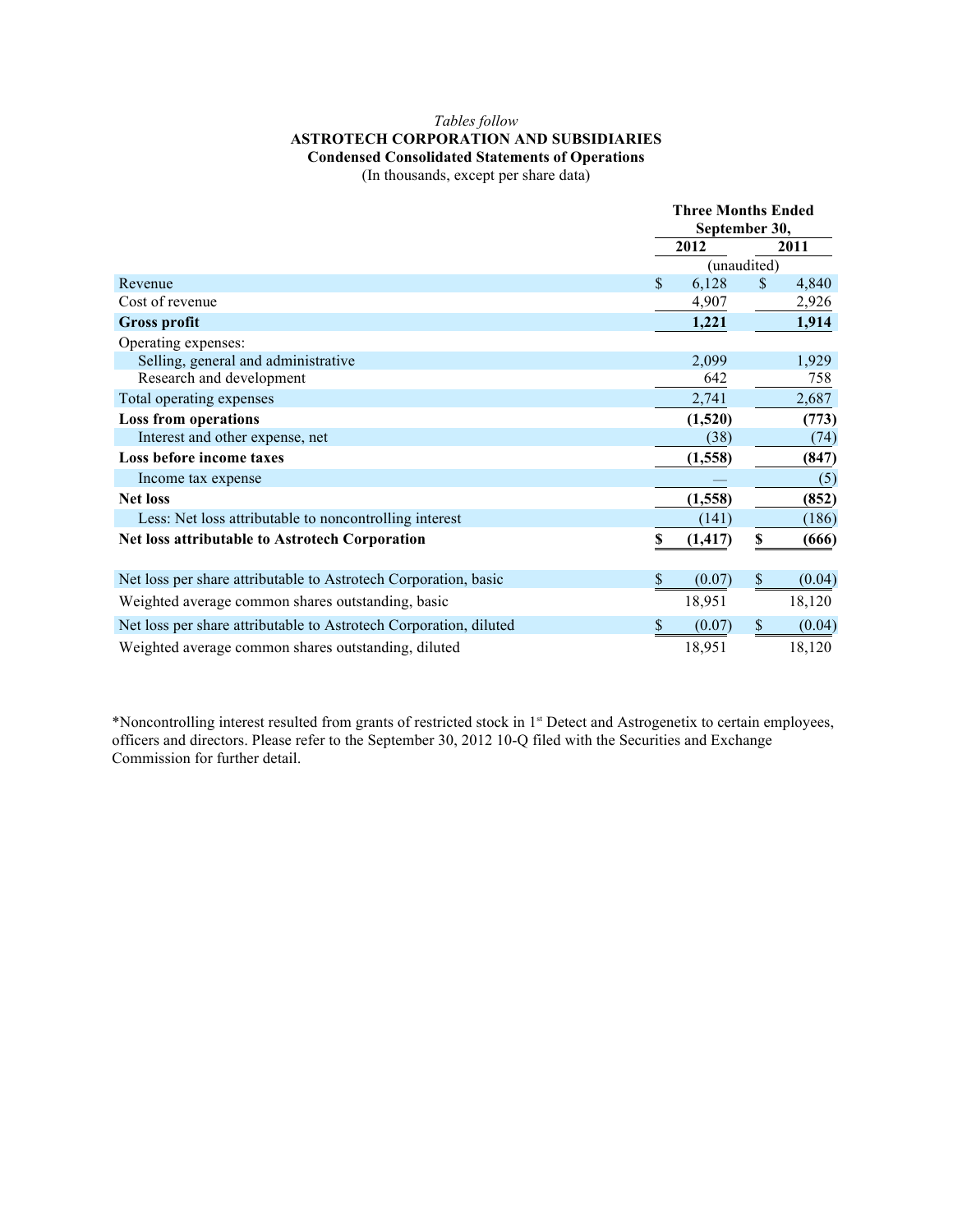## **ASTROTECH CORPORATION AND SUBSIDIARIES Condensed Consolidated Balance Sheets (In thousands)**

|                                            | September 30,<br>2012 |              | <b>June 30,</b><br>2012 |  |
|--------------------------------------------|-----------------------|--------------|-------------------------|--|
|                                            | (unaudited)           |              |                         |  |
| <b>Assets</b>                              |                       |              |                         |  |
| Cash and cash equivalents                  | \$<br>5,078           | \$           | 10,177                  |  |
| Accounts receivable, net                   | 4,721                 |              | 1,926                   |  |
| Prepaid expenses and other current assets  | 863                   |              | 592                     |  |
| <b>Total current assets</b>                | 10,662                |              | 12,695                  |  |
| Property, plant, and equipment, net        | 36,986                |              | 37,270                  |  |
| Other assets, net                          | 70                    |              | 84                      |  |
| <b>Total assets</b>                        | 47,718                | S.           | 50,049                  |  |
| Liabilities and stockholders' equity       |                       |              |                         |  |
| Current liabilities                        | \$<br>7,078           | $\mathbb{S}$ | 7,875                   |  |
| Long-term liabilities                      | 6,049                 |              | 6,042                   |  |
| Stockholders' equity                       | 34,591                |              | 36,132                  |  |
| Total liabilities and stockholders' equity | 47,718                | \$           | 50,049                  |  |